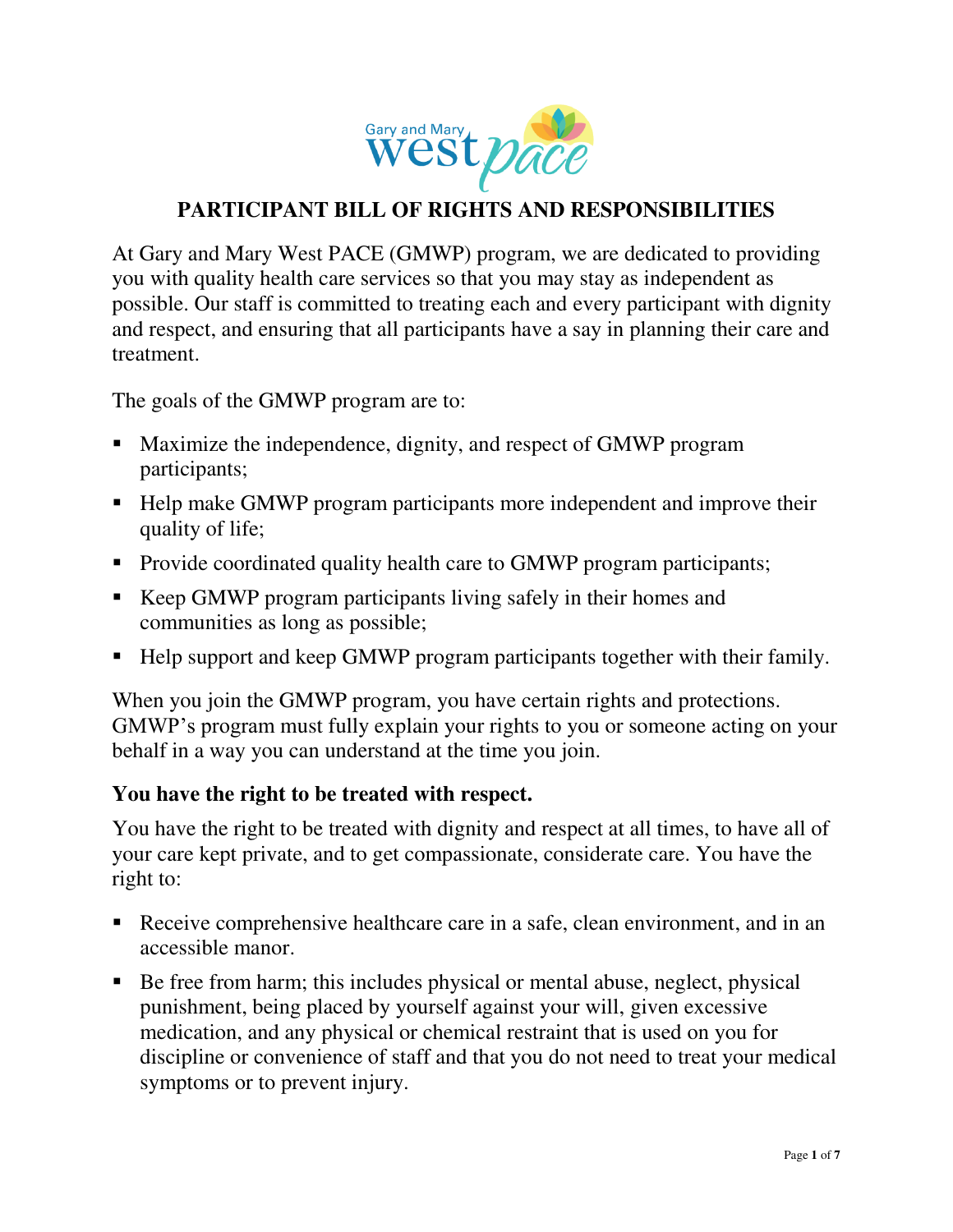- Be encouraged to use your rights in the GMWP program.
- Get help, if you need it, to use the Medicare and Medi-Cal complaint and appeal processes, and your civil and other legal rights.
- Be encouraged and helped in talking to GMWP program staff about changes in policy and services you think should be made.
- Use a telephone while at the GMWP program center(s).
- Not have to do work or services for the GMWP program.

#### **You have a right to protection against discrimination.**

Discrimination is against the law. Every company or agency that works with Medicare and Medi-Cal must obey the law. They cannot discriminate against you because of your:

- Race or ethnicity;
- National origin
- Religion;
- Age;
- Sex;
- Mental or physical disability;
- Sexual orientation; or,
- Source of payment for your health care (for example, Medicare or Medi-Cal)

If you think you have been discriminated against for any of these reasons, contact a staff member at the GMWP program to help you resolve your problem.

If you have any questions, you can call the Office for Civil Rights at (559) 600-2996 or toll-free 1-800-368-1019. TTY users should call 1-800-537- 7697.

#### **You have a right to information and assistance.**

You have the right to get accurate, easy-to-understand information and to have someone help you make informed health care decisions. You have the right to:

■ Have someone help you if you have a language or communication barrier so you can understand all information given to you.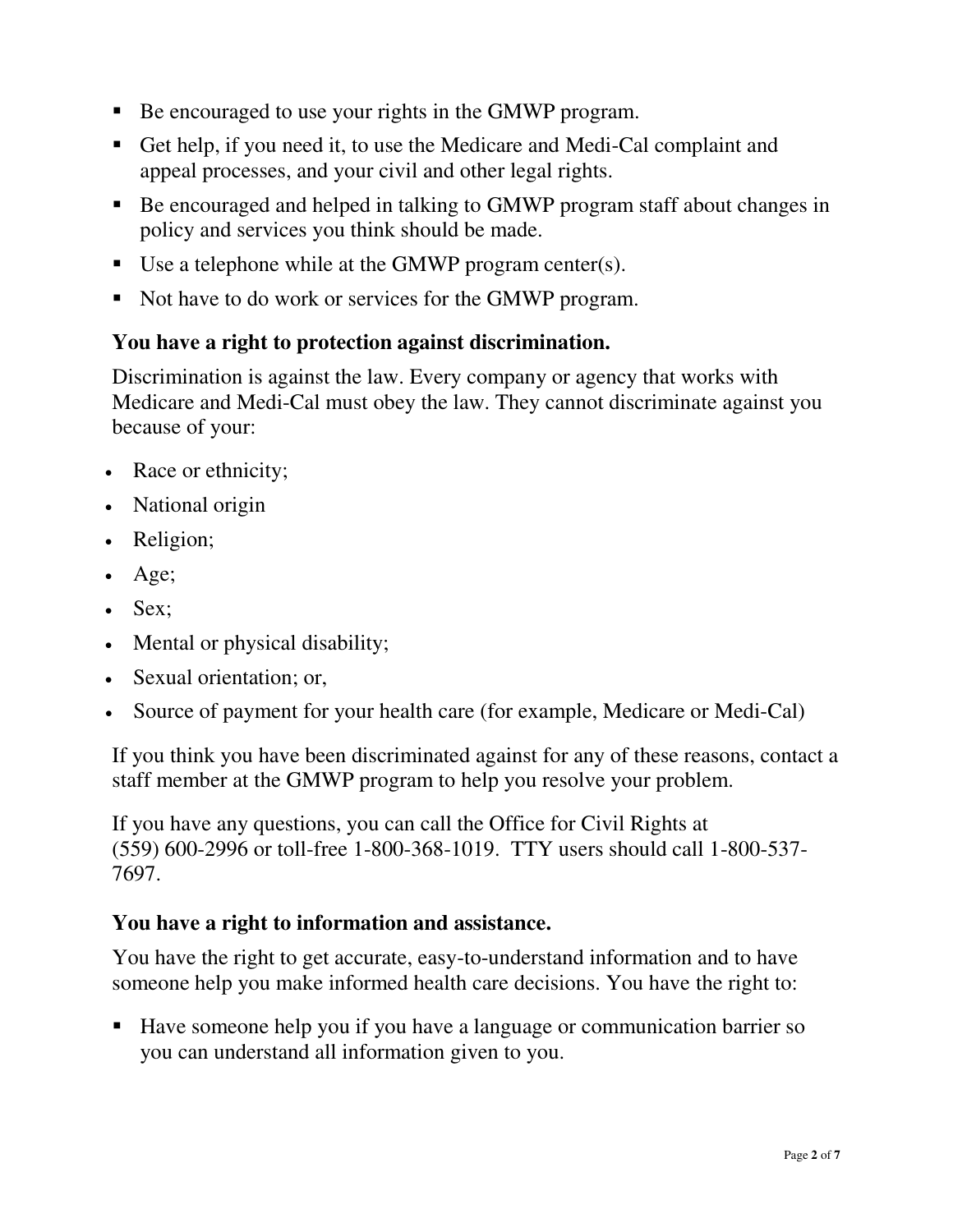- Have the GMWP program interpret the information into your preferred language in a culturally competent manner, if your first language is not English and you can't speak English well enough to understand the information being given to you.
- Get marketing materials and GMWP program rights in English and in any other frequently used language in your community or in Braille, if necessary.
- Get a full explanation of the Enrollment Agreement and an opportunity to discuss it.
- Get a written copy of your rights and responsibilities and all rules and regulations that govern participation in the GMWP program. GMWP must also post these rights in a public place in the GMWP program center(s) where it is easy to see them.
- Be fully informed, in writing, of the services offered by GMWP's program; this includes telling you which services are provided by contractors instead of GMWP's staff. You must be given this information before you join, at the time you join, and when you need to make a choice about what services to receive.
- To examine, or upon reasonable request, to be assisted to examine the results of the most recent review of GMWP conducted by CMS or the State administering agency and any plan of correction in effect

## **You have a right to a choice of providers.**

You have the right to choose a health care provider (primary care physician) and specialists within GMWP's network and to get quality health care. Women have the right to request services from a qualified women's health care specialist for routine or preventive women's health care services.

#### **You have a right to access emergency services.**

You have the right to get emergency services when and where you need them without prior approval of the program. A medical emergency is when you think your health is in serious danger—when every second counts. You may have a bad injury, sudden illness or an illness quickly getting much worse. You can get emergency care anywhere in the United States.

#### **You have a right to participate in treatment decisions.**

You have the right to fully participate in all decisions related to your health care and make your own health care decisions. If you cannot fully participate in your treatment decisions or you want to have someone you trust help you, you have the right to choose that person to act on your behalf. You have the right to: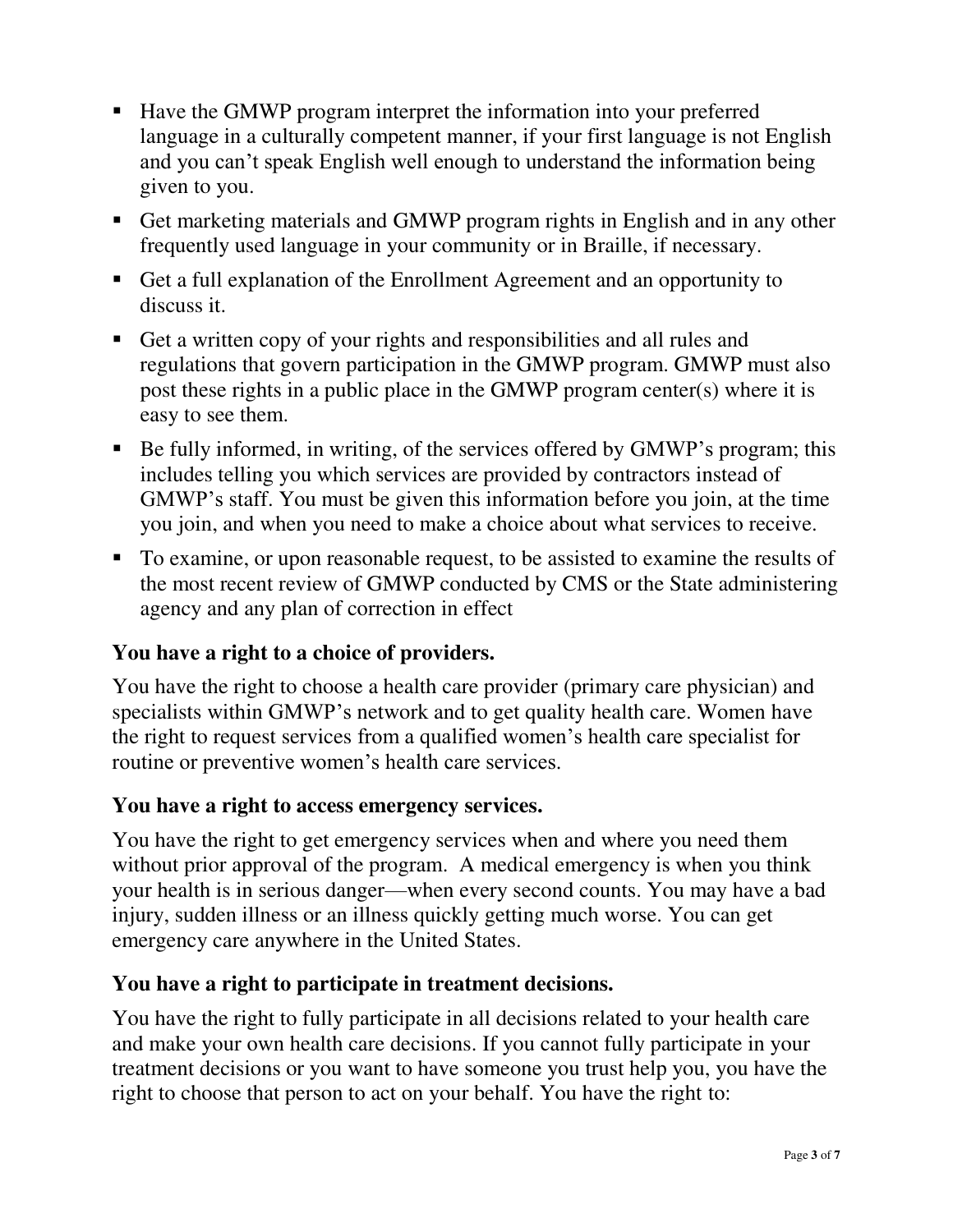- Have all treatment options explained to you in a language you understand and in a respectful manner, to be fully informed of your health status and how well you are doing, and to make health care decisions; this includes the right not to get treatment or take medications. If you choose not to get treatment, you must be told how this will affect your health. You have the right to acknowledge this explanation in writing.
- Have GMWP help you create an advance directive (an advance directive is a written document that says how you want medical decisions to be made in case you cannot speak for yourself); you should give it to the person who will carry out your instructions and make health care decisions for you.
- To participate in the development and implementation of the plan of care; you can ask for your plan of care to be reviewed at any time. You have the right to request and receive complete information about your health and functional status from the program's interdisciplinary team. You have the right to request an assessment by that team.
- Have the right to receive appropriate assessment and management of pain.
- Be given advance notice, in writing, of any plan to move you to another treatment setting and the reason you are being moved.

#### **You have a right to have your health information kept private and confidential.**

You have the right to talk with health care providers in private and to have your personal health care information kept confidential and private as protected under State and Federal laws.

You have the right to be assured of confidential treatment of all information contained in the health record, including information contained in an automated data bank.

You have the right to provide written consent that limits the degree of information and the persons to whom information may be given

You have the right to be assured that your written consent will be obtained for the lease of medical or personal information or photographs or images to persons not otherwise authorized under law to receive it.

You also have the right to look at and receive copies of your medical records. This includes the ability to request amendments to those records and have them explained to you.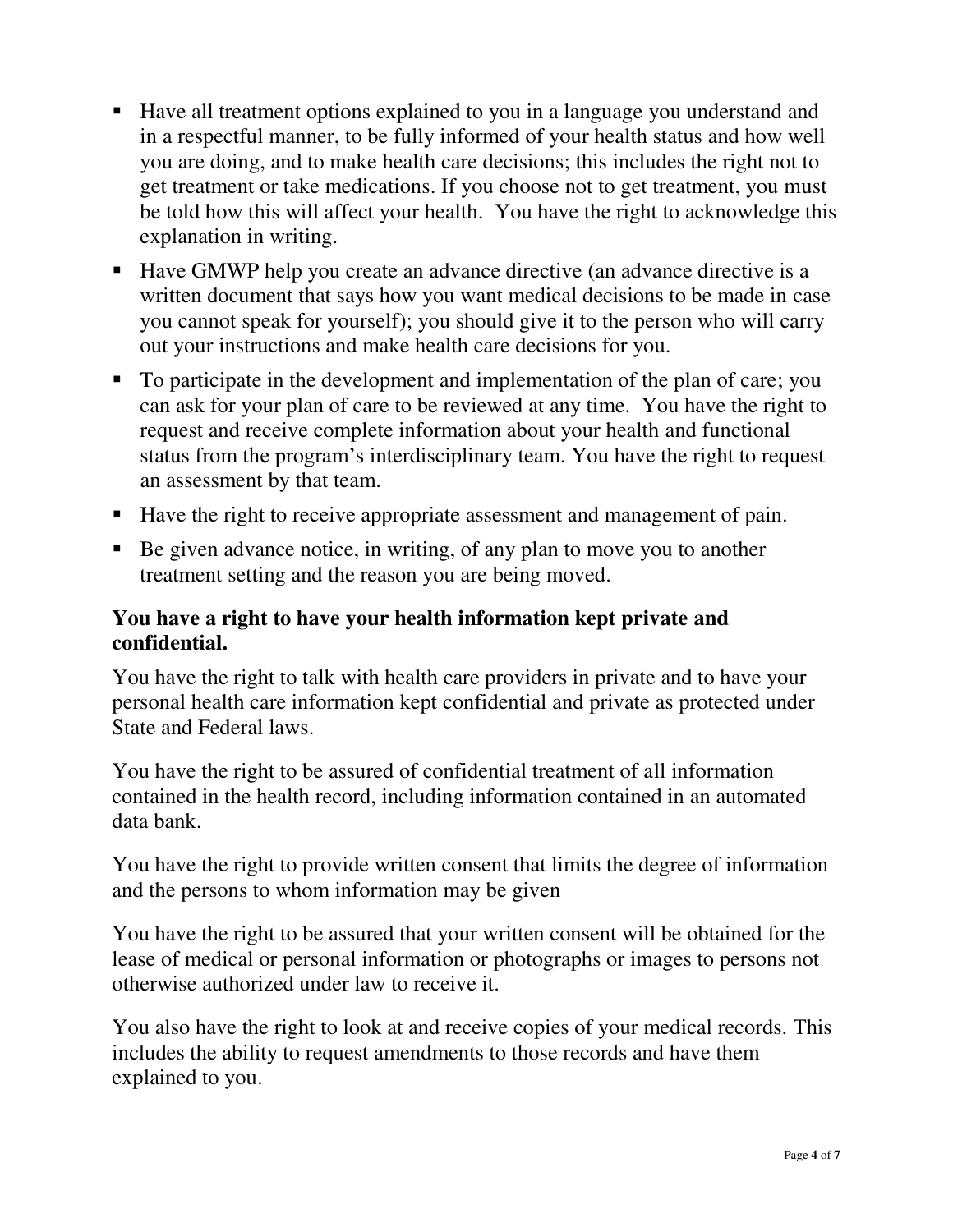There is a new patient privacy rule that gives you more access to your own medical records and more control over how your personal health information is used. If you have any questions about this privacy rule, call the Office for Civil Rights at (559) 600-2996 or toll-free 1-800-368-1019. TTY users should call 1-800-537- 7697.

## **You have a right to file a complaint.**

You have a right to complain about the services you receive or that you need and don't receive the quality of your care, or any other concerns or problems you have with the GMWP program. You have the right to a fair and timely process for resolving concerns with the GMWP program. You have the right to:

- Receive a full explanation of the complaint process.
- Be encouraged and helped to freely explain your complaints to GMWP's program staff and outside representatives of your choice. You must not be harmed in any way for telling someone your concerns; this includes being punished, threatened, or discriminated against.
- Appeal any treatment decision by GMWP program staff or contractors.

If you feel any of your rights have been violated or you are dissatisfied and want to file a grievance, please report this immediately to your social worker or call our office during regular business hours at 858-412-8759].

Please refer to your GMWP program Member Enrollment Agreement Terms and Conditions for details about GMWP program as your sole provider; description of our services and how they are obtained; how you may obtain emergency and urgently needed services outside of GMWP's program network; the grievance and appeals process; and other information related to your care.

#### **You have a right to leave the program.**

If, for any reason, you do not feel that the GMWP program is what you want, you have the right to disenroll from the program at any time.

## **Participant Responsibilities**

We believe that you and your caregiver play crucial roles in the delivery of your care. To assure that you remain healthy and independent as possible, please establish an open line of communication with those participating in your care and be accountable for the following:

You have the responsibility to: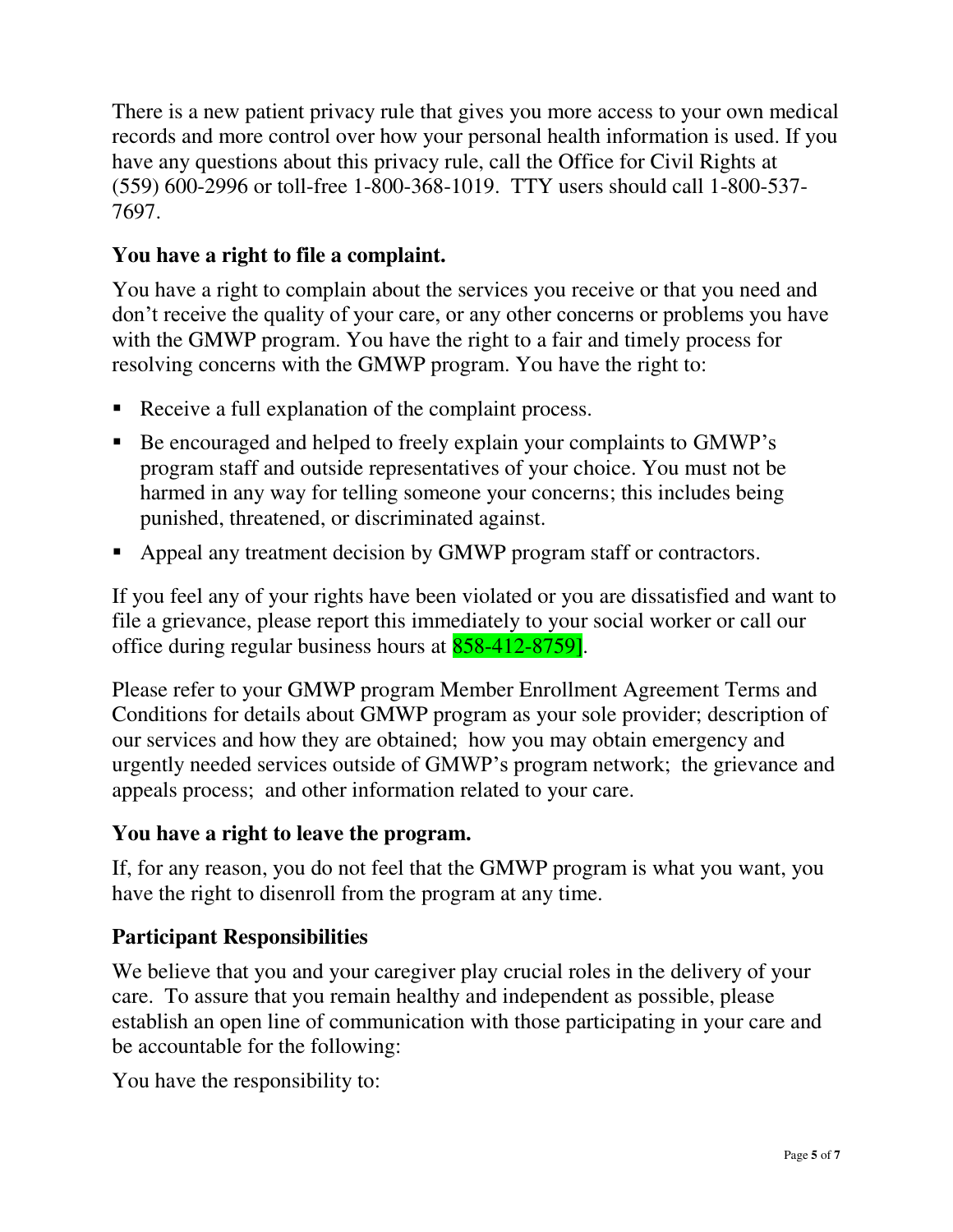- Cooperate with the interdisciplinary team in implementing your care plan.
- Provide the interdisciplinary team with a complete and accurate medical history.
- Utilize only those services authorized by the GMWP program.
- Take all prescribed medications as directed.
- Call GMWP's program physician for direction in an urgent situation.
- Notify the GMWP program when you wish to initiate the disenrollment process.
- Pay the required monthly fees as appropriate.
- Treat our staff with respect and consideration.
- Not to ask staff to perform tasks that they are prohibited from doing by PACE or agency regulations.
- Voice any dissatisfaction you have with your care.

#### **Additional Help**

If you have complaints about the GMWP program, think your rights have been violated, or want to talk with someone outside the GMWP program about your concerns, call 1-800-MEDICARE or call the California Department of Health Care Services (DHCS) at:

> Ombudsman Unit Medi-Cal Managed Care Division Department of Health Care Services P.O. Box 997413 Mail Station 4412 Sacramento, CA 95899-7413 Telephone: 1-888-452-8609 TTY: 1-800-735-2922

DHCS will help you with your complaint.

You may also contact:

California Department of Social Services State Hearings Division P.O. Box 944243, Mail Station 19-37 Sacramento, CA 94244-2430